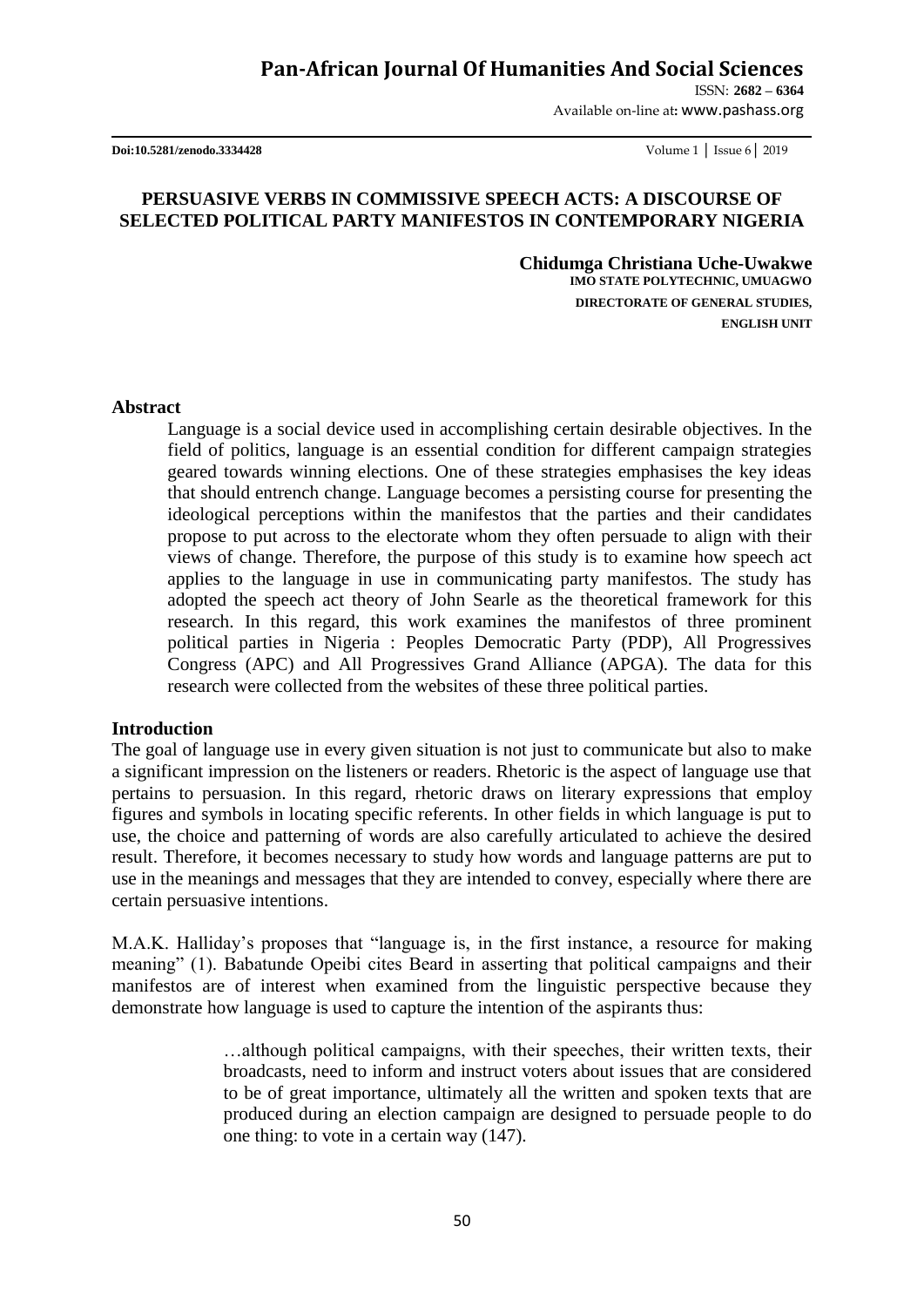# **Pan-African Journal Of Humanities And Social Sciences**  ISSN: **2682 – 6364**

Available on-line at**:** www.pashass.org

In this regard therefore, language is seen to play a pivotal role in the domain of politics. Language becomes a central process of presenting the ideological perceptions that the parties and their candidates will embody in order to sell them smoothly to the electorates. To this extent, language is adopted as a social product for consummating social actions. In their interactions, members of a given language community relive their experiences through speech and communication.

In the field of politics, language is put to use in different campaign strategies geared towards winning elections. One of these strategies is prominent in the entrenchment of the ideas for change in the political party manifestos. These political party manifestos bear utterances that are intended to persuade the electorate into voting their own party into power. The candidates, who are put forward to contest elections, are usually expected by their political parties to adopt the principles which the manifestos propose and translate them into individual ideologies and promises, as their posters and billboards are made to capture. The crucial role of language is seen at work in this regard. Opeibi posits again that "The way political or public officials talk and what they say determine how effective or successful they are in persuading the electorate and public to support their candidacy or political programmes" (146).

Language is put to use in capturing party manifestos, and sometimes, the ingenuity of each candidate might become manifest in how he/she is seen to enunciate ideas which the party may adopt as being part of its manifesto in subsequent times. In each campaign, the political parties project their ideologies to the people through the manifestos. In examining the effectiveness of the language used in persuading the electorates and the masses in the manifestos, it becomes necessary to examine the persuasive strategies put to use. In this regard, there is need to identify how power is sought, acquired, exercised and sustained through effective communication. In the discourse of persuasion, the language is seen to perform a social function. This reveals that politicians adopt language as a tool for their trade. So, it is illogical to think of any political activity that does not involve the use of language: speeches, newspaper editorials, press conferences, cabinet meetings, acts of parliament and so on.

This paper proceeds on the premise that language stands as a persisting force in achieving meaningful results. It is expected that the discourse of persuasion in the political party manifestos will reveal how effective persuasive language can be in influencing the masses and steering their minds towards accepting the propositions in the political party manifestos. The purpose of this study is to examine how language is used in communicating political party ideas and aspirations in order to achieve political objectives. In examining the language in use in the promises and commitments, attempt has been made to discover the persuasive strategies and their anticipated effects as embedded in each of the political party manifestos under discourse. The study here is also intended to discover the functional significance of speech acts, those of the commissive kind, and more importantly to examine how their effects on the electorates are enforced in the selected manifestos.

The discussion in this work is expected to reveal the patterns and choices of language as they are used in actualizing the desired effects in the manifestos. Since the work is intended to investigate how actions are accomplished through party manifestos, it is also expected to reveal the effectiveness or otherwise of the language as each political party manifesto is placed among the others.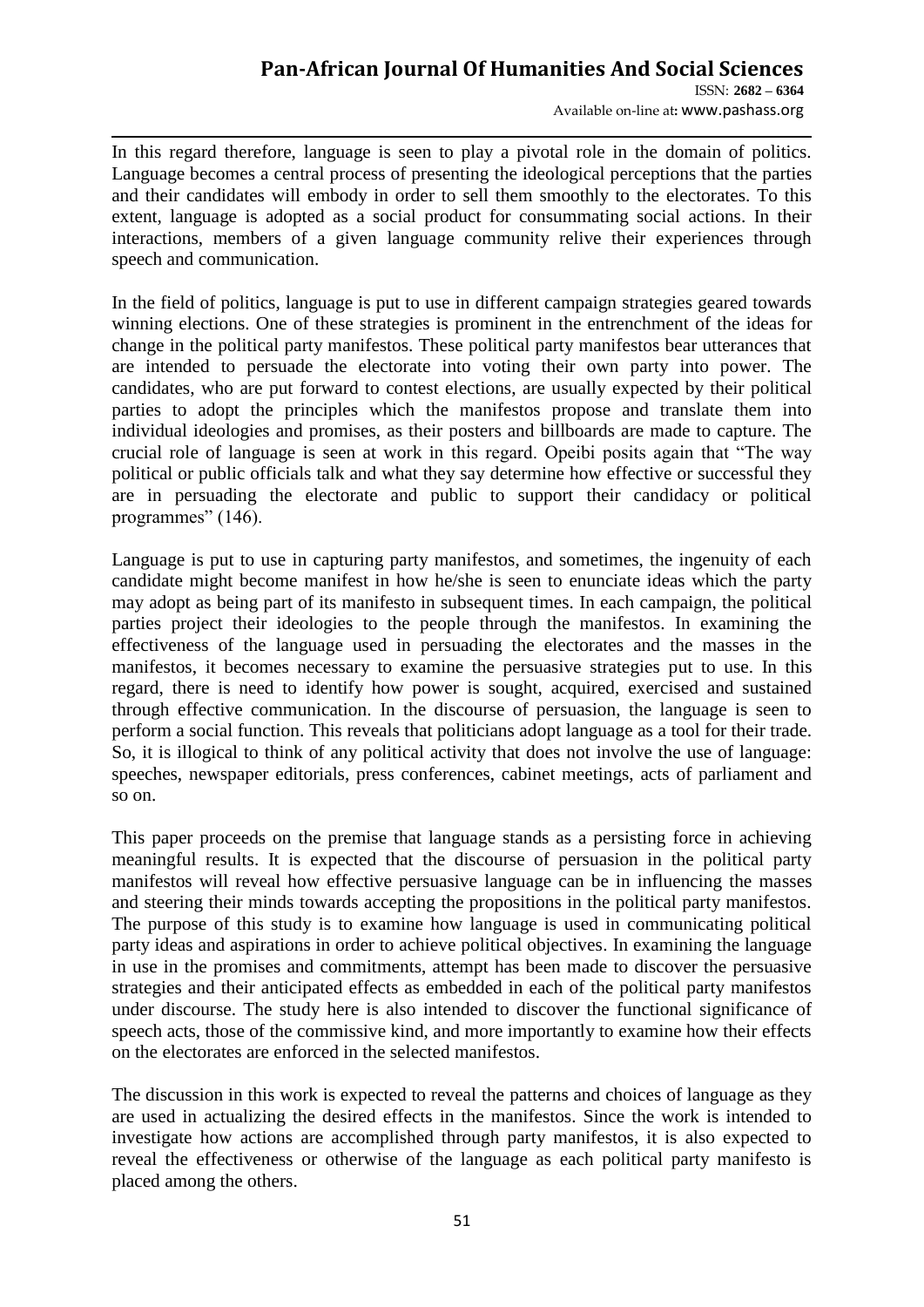### **Conceptual Framework**

Discourse could be seen as an evaluation of certain forms of communication which include: discussions, speeches, sermons or talks which are meant to achieve specific purposes. In any of these communicative engagements, there are three key elements that come into focus. They include the message, the giver of the message and the receiver of the message. The implication is that discourse involves the analysis of arguments that pertain to the understanding of the effects and purposes of the form of communication under review. Therefore, discourse is a presentation of language use as an activity. It involves language in its functional sense, particularly in its situation of use.

In examining the coverage of discourse analysis, Moji Olateju cites Stubb"s observation that discourse analysis is a study of "language above the sentence or above the clause" (8). It is in this regard that the consideration of context is seen to be crucial in the study of communication. In appreciating the context of a given utterance, it is the analysis of how the physical texts relate to the situation of use. In the instance here, a discourse of verbs becomes a prominent inclination of this study.

William O"Grady, John Archibald and Francis Katamba agree that the verb is "A lexical category that typically designates actions, sensations and states..." (653). For John I. Saeed, "verbs inherently describe different situation types. Some describe states, others are dynamic and describe processes and events" (119). Joy Eyisi observes that the verb is a "compulsory element of a sentence expressing an action done by the subject (the nominal) or a state experienced by the subject..." (49). Uchenna Uwakwe obviously corroborates Eyisi in observing that "every sentence requires a verb because it is the basic word that expresses the information..."(40-41). Halliday relates the grammatical placement of verbs in what he sees as "material clauses"(338), identifying how the concept of transitivity becomes a prominent evocation of discourse. In this regard, the verb is seen to be a key connecting word class among nouns and pronouns when they are interchanged. They also connect the functional imperatives of subjectivity and objectivity. At another level of discourse, the adverbial component of th sentence would most often rely on the verb for its choice and implication within each given context. The verb is therefore a pertinent lexical as well as grammatical element in any study requiring discourse.

Alexandria Georgakopoulou and Dionysius Goutsos see discourse from another perspective which is equally pertinent in the analysis of language use. To them:

> the focus of discourse analysis is not on the ideas, thoughts, plans, goals etc, which exist independently of language. It is, instead, both on what is said or done in the text, a text's subject matter, and on how something is said, that is, the total of the language mechanisms and strategies that operate in discourse (8).

Barbara Johnstone asserts here: "What most people mean when they say ""language" is talk, communication, discourse" (2). While Johnstone is not inclined to seeing language as being distinct from discourse, Deborah Schiffrin cites Fasold in affirming that "the study of discourse is the study of any aspect of language use" (31). This implies that the use of language involves a conscious activity with far reaching intentions. Language is adopted to convey meanings in a manner that prompts or drives the audience to engage in certain expected actions. In the words of Georgapoulou and Goutsos: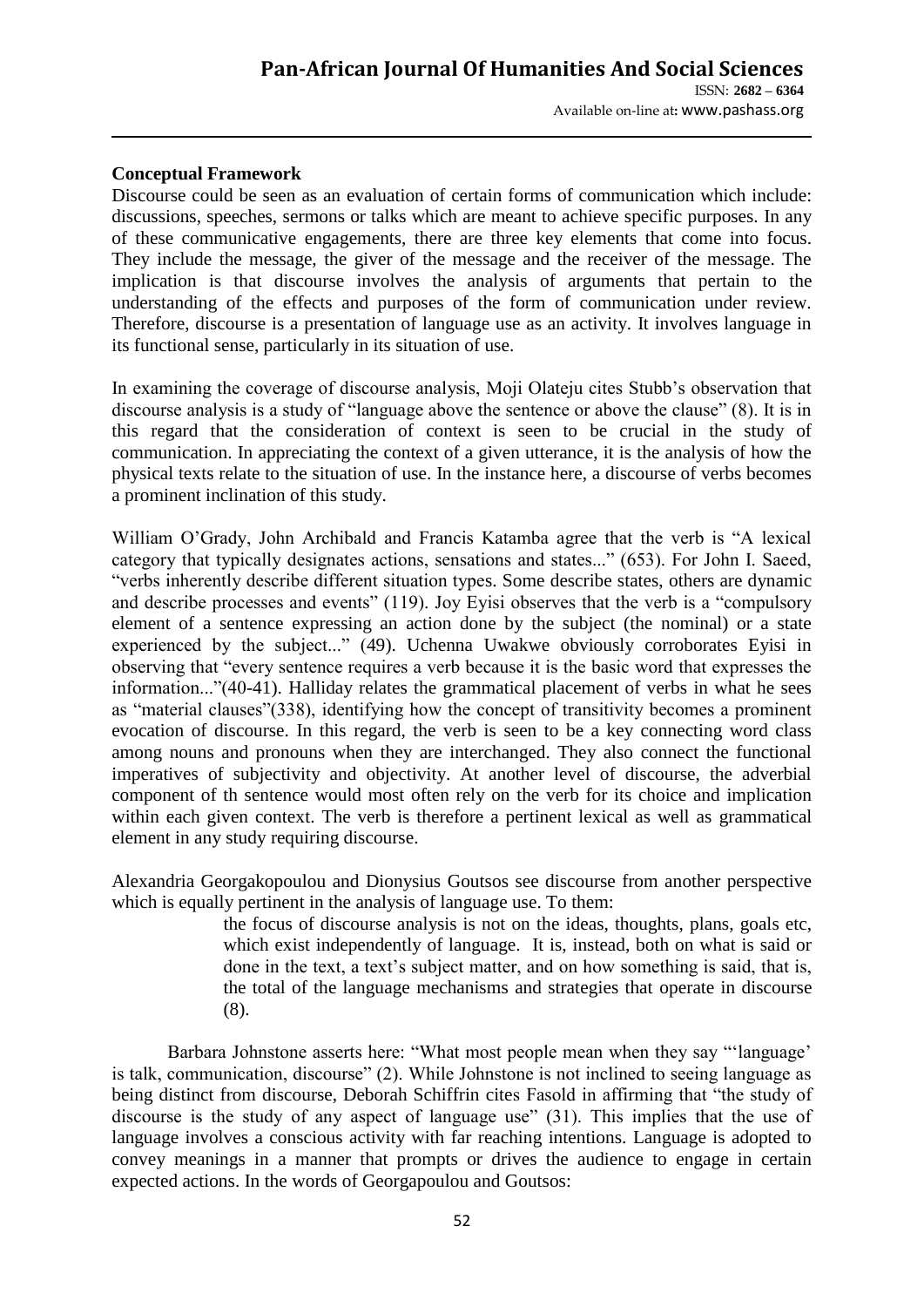Language form does not simply reflect our external reality, its entities and its relations. It is in fact, constitutive of that reality and our knowledge about it. The process of linguistic articulation shapes our perception of things. The understanding of how language works and the awareness of the repertoires available to people for constructing texts are thus crucial for examining how knowledge is constructed. (10-11)

It becomes logical to view discourse as the interpretation of the texts in the given context of language use and the analysis of the effects adopted with specific intentions in communication. Discourse therefore involves the study of communication as it pertains to the transmission and reception of messages which are intended to elicit a response. It is the kind of study that emphasises the properties of language that generate the response which is required in communication.

The study of persuasion in this paper is intended to examine the force which verbs bear in language use. Particularly, it is to interrogate the choice of verbs in certain contexts and how they are adopted in performing specific purposes. Since language serves as a medium of affecting people"s thoughts and consequently their behaviour, the choice of verb within sentence patterns has become a provoking area of study. It becomes imperative to engage in such study so as to unravel how the persuasive objectives are realised through preffered verb forms.

Persuasion may be defined as an intentional application of force in language use in order to motivate, impress or convince a given audience. A.S. Hornby *g*ives a view of persuasion that relates to this study where he observes that persuasion arises out of "a set of beliefs, especially about religion or politics" (1094). It is the intensity of the force in the use of language that distinguishes the act of persuasion from the act of convincing. Persuasion is profoundly elucidated in what Timothy Crusius and Carolyn Channel regard as "convincing plus" (25). In explaining what they mean, they insist that:

Persuasion, then, aims to close the gap between assent and action. Because persuasion seeks a deeper and stronger commitment from readers, it appeals to the whole person, to our full humanity not just to the mind (25).

Crusius and Channel affirm that "understanding of rhetorical context comes from both external and internal clues – information outside the text and information you gather as you read and re read it" (26).

Manifestos are mostly viewed to be relevant in the domain of politics. It becomes necessary to examine how manifestos drive the campaign activities by political parties. Therefore, the principles in the manifestos under study provide the contents of the discussion here, being the means by which the parties sell their aspirants and the ideologies they promote. Manifestos are texts that are intended to declare the ideas, values and intentions of the association or organization from which each proceeds. J.A.Cuddon identifies manifesto as "A public declaration, usually of political, religious, philosophical or literary principles and beliefs" (420). Hornby says that a manifesto is "a written statement in which a group of people, especially a political party, explain their beliefs and say what they will do if they win an election" (905).

Facts that pertain to manifestos which are deducible in these definitions include that they are written declarations of ideas and intentions with which an association is identified. Again, manifestos appear to have become more closely associated with political parties than other forms of organizations. In the views of Odell et al, we find a seemingly more elaborate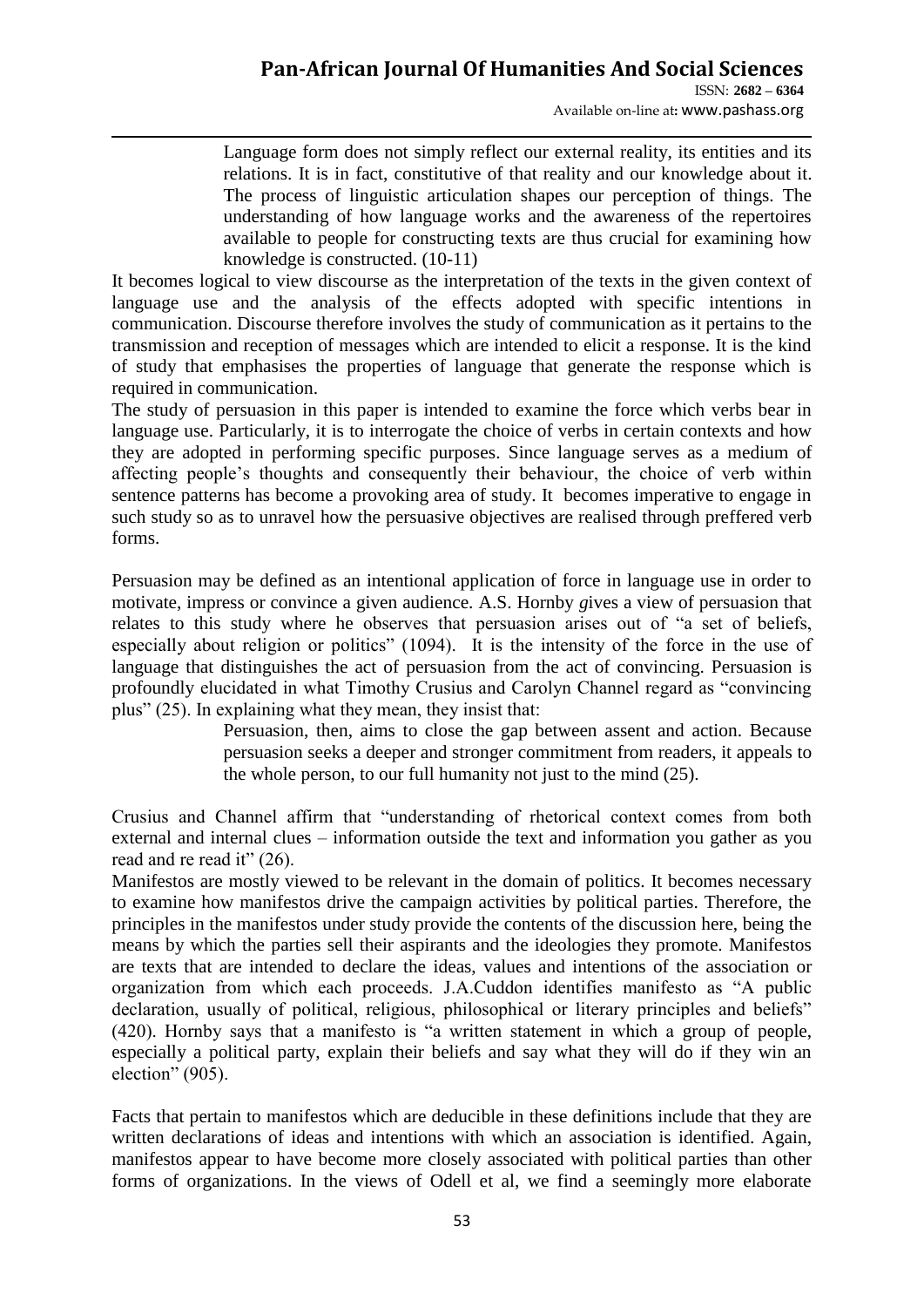Available on-line at**:** www.pashass.org

presentation of persuasive strategies in texts. They emphasise that language has become a key determinant of how the society is run.

> To make the most out of your persuasive speech, you should use effective language, language that is appropriate for your purpose and audience. Because a speech is spoken language, the audience must be able to understand it immediately. You should, therefore, choose simple, familiar words that communicate your exact meaning in a straightforward manner (320).

 Odell et al emphasise that it is the appropriateness of the tone which generates the verbal effect within a written text. It is the tone in any discourse that yields the kind of connection between the subject and the audience.

#### **Theoretical Base**

This work adopts John Searle"s speech act theory as its theoretical framework. The theory was originally propounded by John Langshaw Austin, a British philosopher of language following his lecture, 'How to Do Things with Words' at the Havard University in 1955. In 1969, the theory was expanded by an American Philosopher John Searle. It is in this expanded work that Searle locates the five (5) classifications of the illocutionary speech acts adopted as the basis for analysis in this work.

The speech act theory was designed to elucidate how utterances are used in relation to the speaker's and hearer's attitudes in communication. It is in this light that what is said (by the speaker) generates a persuasive effect (on the hearer). We find in Austin's presentation that utterances bear the actions which the presenters intend them to accomplish. What Austin calls the performatives is captured thus:

> What are we to call a sentence or an utterance of this type? I propose to call it a performative sentence or a performative utterance, or, for short "a performative". The term "performative" will be used in a number of cognate ways and constructions, much as the term 'imperative' is. The name derived, of course, from "perform", the usual verb with the noun "action": it indicates that the issuing of the utterance is the performing of an action  $-$  it is not normally thought of as just saying something  $(6-7)$ .

Nozar Niazi and Rama Gautam affirm that Austin is more inclined to projecting how actions are accomplished with words than the truth conditions of what is spoken. Niazi and Gautam put it this way: "to demolish the perspective of language that would consider "truth conditions" as central to language understanding" (195-196). The explanation which Niazi and Gautam give to Austin's title, 'How to Do Things with Words', is that it is the verb that generates the force which language bears. It has been noted that political discourse involves giving information with an intention to persuade the masses to participate in political events. In the bid to achieve this objective, the language in use is carefully selected. Both the lexical choices and their combinations are made to form structures that are crafted in a manner that the force is sufficient to trigger certain actions among the masses – the audience. In this regard, we find how fitting the theory becomes in such political discourse as manifestos.

Speech act pertains to an utterance which in its appropriate circumstance is used to perform an action. To R.A. Hudson, speech acts relate to actions in the form of requests, greetings, commands, statements and confirmations. Hudson observes that the actions which speech acts actualise are culture bound. In justifying this explanation, Hudson relates some of such cultural properties as greeting and blessing thus: "Although greetings and farewells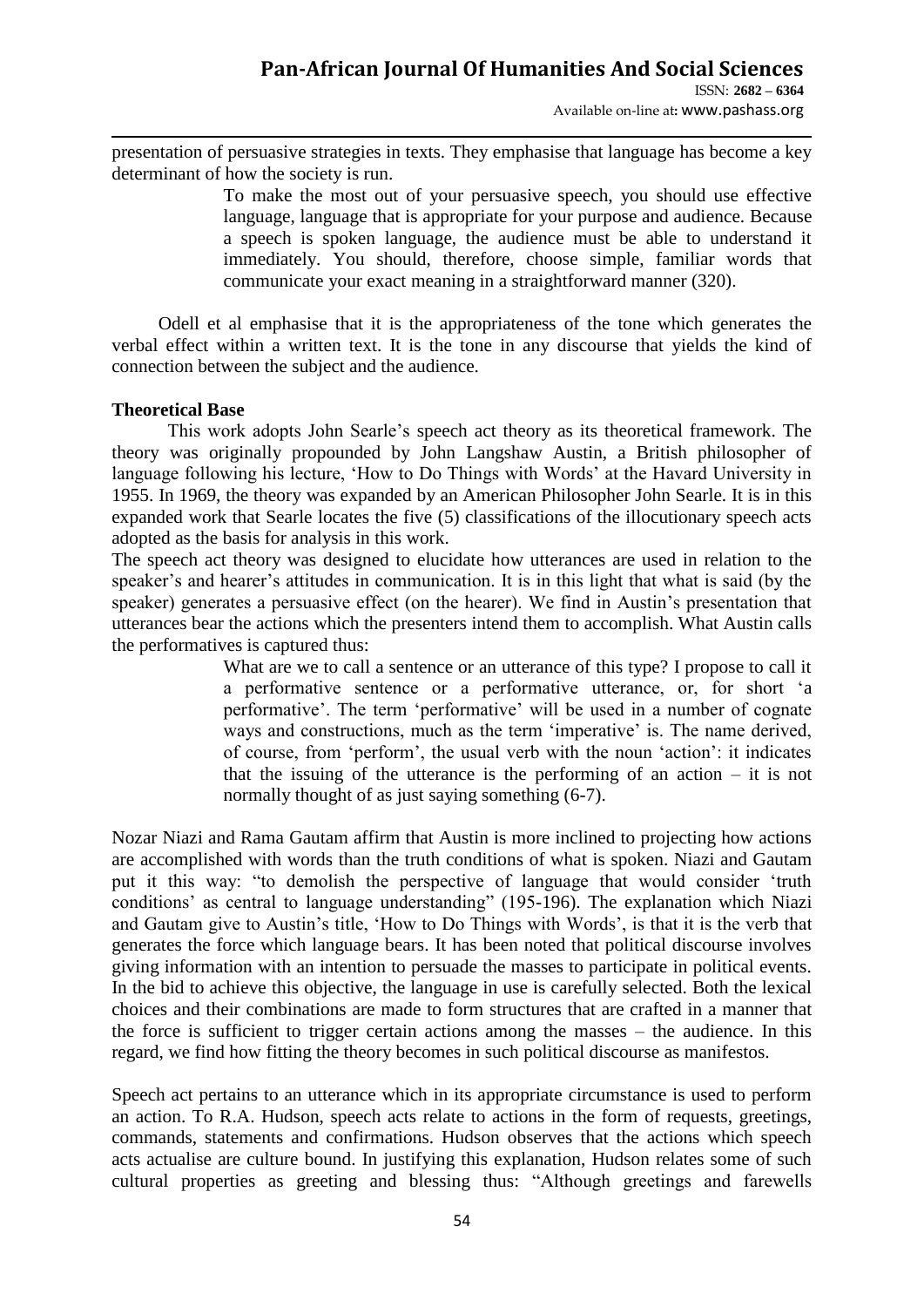Available on-line at**:** www.pashass.org

(presumably) exist in all languages, they also vary enormously from language to language..., so close translation equivalents are often hard to find" (132). In affirming this, Niazi and Gautam insist that cultural specificity could be seen from the point that speech acts "depend on legal, religious or ethical conventions and practices institutionalised in particular societies" (196).

Searle gives a breakdown of the rules which he categorizes into the five illocutionary speech acts: assertive, expressive, directives, commissive and declaratives. By implication, Searle"s speech act also touches on Austin's locutionary, illocutionary and perlocutionary acts. Commissives are utterances that indicate the speaker"s willingness or commitment to accomplish a future action. Niazi and Gautam identify commissives with "promise, pledge, refusal and threat" (207). Examples that capture commissives include:

> We shall stand by whatever decision you take. I have to pay your arrears this week. I will not accept his excuses any longer.

The method of collecting the data for this research is through the Internet. These texts of the manifestos of the three political parties under study are found on their websites. The method of data analysis is descriptive. It analyses the texts of the manifestos to unveil the patterns of the in adopting commissive speech acts. While the concept is fall within the illocutionary act, it is imperative to see how commissives align with such concepts as locutionary acts and perlocutionary acts. Particularly, the persuasive force of verbs in the political party manifestos under study has been investigated.

## **Data Analysis**

It has already been identified that this paper adopts John Searle"s expansion of speech act. Therefore, Searle"s classification forms the basis for the isolation of commissive speech acts in the presentation of the data, and the discussions are also segmented along the same categories. The texts that are derived in the data presentation, which are extracts from the manifestos of the three political parties (APC, APGA and PDP) are basically reflective of commissive speech acts. Therefore, the preceding analysis recollects the persuasive effects of the verbs as they are expected to impact on the electorates.

## **Texts of Commissive Speech Acts**

## **APC 1-15**

- (1) We will create new job opportunities through a massive public works programme especially the building of a national railway system of inter-state and ports…. We will target the creation of 3 million new jobs a year through industrialization, public works and agricultural expansion.
- (2) We will build a network of local and mobile clinics
- (3) We will triple education spending over the next 10 years, from the current 8.5% to 24.5%
- (4) The new APC government will diversify our economy by developing long neglected sectors such as manufacturing and agriculture
- (5) The new APC government will set about the urgent task of getting Nigeria"s public finances in order, by tackling the massive waste and corruption in the system…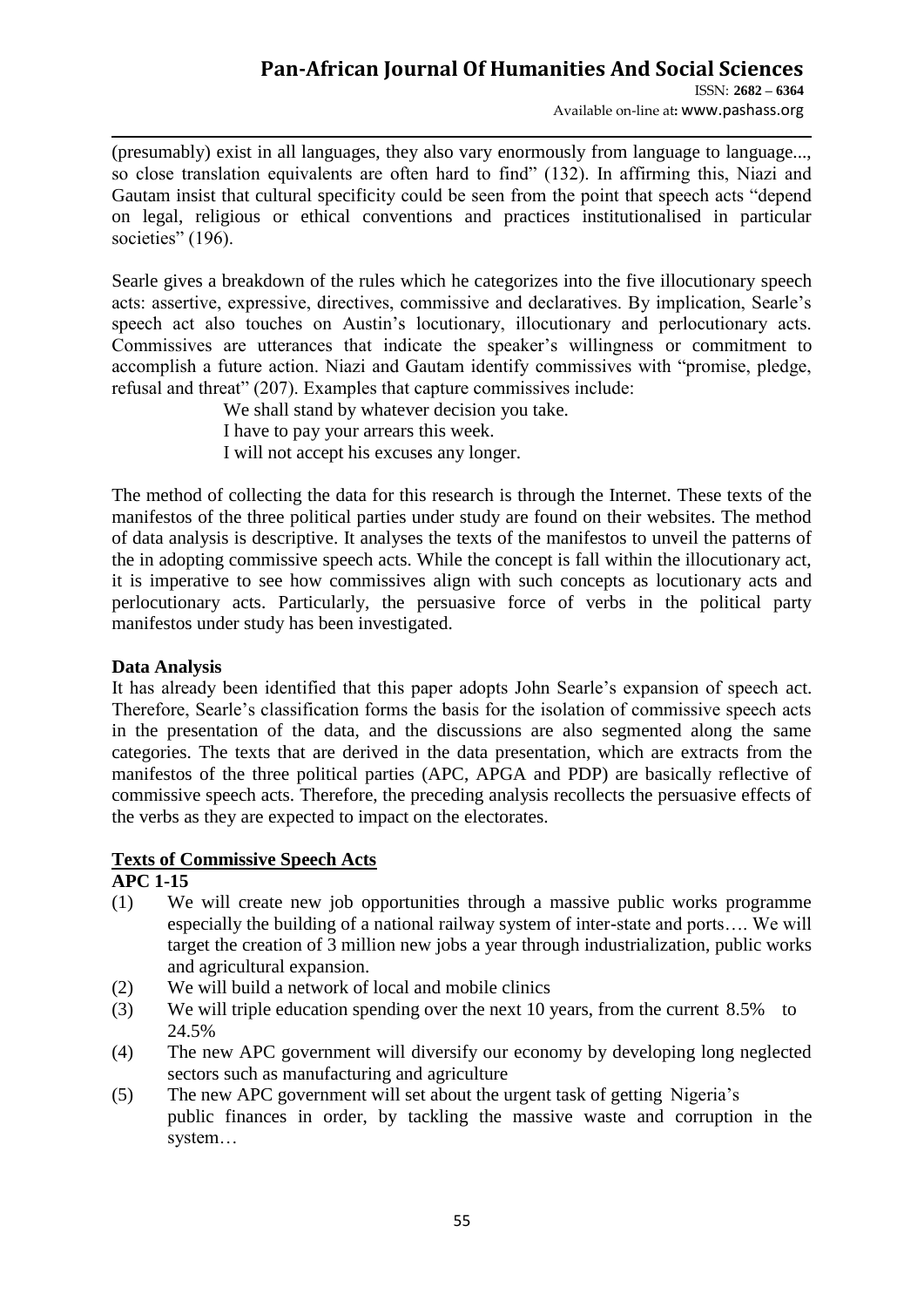#### **APGA 6-10**

- (6) APGA will sponsor public enlightenment programmes to fight gender inequality and gender insensitivities in every aspect of our national life.
- (7) APGA will ensure that the salaries and other entitlements of workers are paid as and when due.
- (8) APGA will promote research for new building technologies to reduce cost.
- (9) APGA will commercialize the Nigerian Airways immediately and gradually position the undertaking for privatization.

(10) APGA will encourage employers, Local Government Council and private entrepreneurs, using the low interest housing fund to create low cost estates for sale to the public

#### **PDP 11-15**

- (11) PDP in government shall reorganize the NYSC Scheme to embrace all graduates of post secondary institutions; and shall promote and encourage societies/clubs such as Boy Scout, Debating society, etc…
- (12) PDP government shall ensure that the country"s steel rolling mills operate at full capacity.
- (13) PDP government shall facilitate the access to cheaper and better agricultural inputs, including farm tools, chemicals, fertilizers, improved seedlings and livestock breeds.
- (14) PDP in government shall ensure that all Nigerians, particularly the young and the aged shall have access to free medical services.
- (15) PDP in government shall ensure that the educational system is improved upon; ultimately provide free education at all levels

The commisive speech acts in the political party manifestos (Texts 1-15) basically demonstrate the commitment of the parties under study to a course of action in the future. The implication of the future here is clearly suggested in the pledge to accomplish certain actions when entrusted with authority. Commissives implicate the commitment and indicate that the speaker is under a given obligation to do something.

Text 4: …APC government will diversify our economy…

Text 10: APGA will encourage employers

Text 15: PDP in government shall …ultimately provide free

education at all levels

In these commissive speech acts, the parties present their promises to the electorate in soliciting their votes in the elections. It becomes imperative to examine these texts of commissive speech acts with a view to investigating the extent to which they validate these manifestos as a forceful manipulative strategies. Maeve Cooke insists that the act of promising and requesting are particularly enforced by performative verbs (62). Such performatives in (Texts 1-15) include: 'create/target', 'build', 'diversify', 'sponsor', 'ensure', 'promote', 'commercialize', 'encourage', 'reorganize', 'facilitate' and 'provide'. These specific actions that are meant to be accomplished by the political party whose manifesto is presented, mostly denote the change which the presenters intend to bring about.

The inclination to the use of performative verbs relates to what Halliday sees as "material clause process of doing and happening" (224). It is evident in the texts of the commissive speech acts presented in the three political parties under study that the performatives (verbs) are made more explicit by the accompaniment of fitting modal auxiliaries. These are exemplified here: will create, will target, will build, will triple, will diversify, will set up, will sponsor, will ensure, will promote, will commercialize, will encourage, shall reorganize, shall ensure, shall facilitate, shall ultimately provide, etc. Ogunsiji and Olaosun recognize that,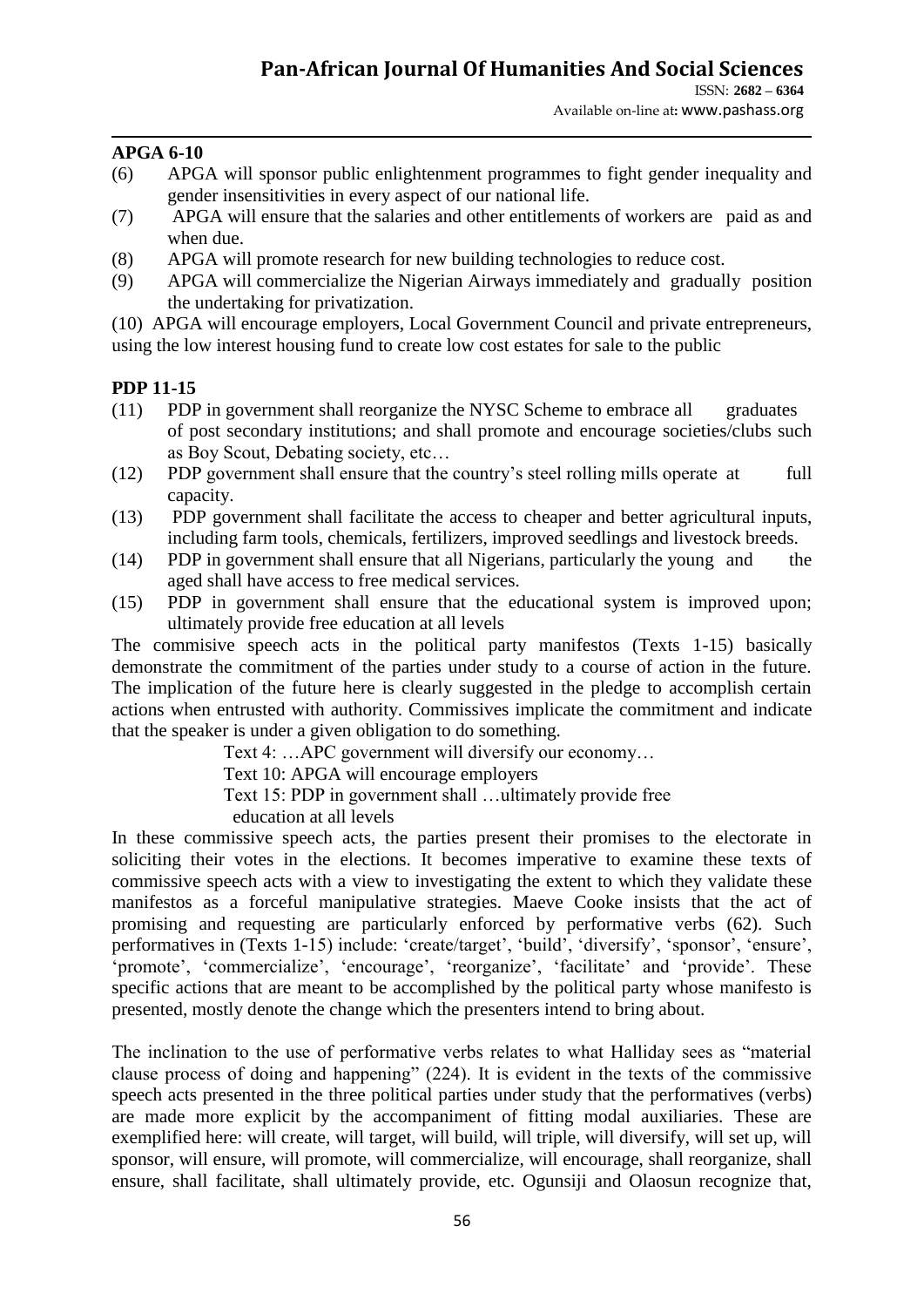"An utterance is explicitly performative when it contains a performative verb, which overtly states the intended force of the utterance"(171). The grammatical implication of each usage justifies the force which the party intends to accomplish. The modal auxiliaries found in the texts (1-15) show how meaning could be embedded in their collocation with certain performative verbs. Regarding modal auxiliaries, M.A. Yadugiri insists that they are used to,

> …convey two types of meanings (i) to indicate human control of the situation in the form of giving or asking for permission or expressing obligation and (ii) to make some kind of judgement about the truth of a statement in terms of possibility or necessity (315).

In the collocation of the auxiliaries and the performative verbs, the control of transformation of the existing situation is made more imperative by the force of the commissives which the manifestos bear – 'shall reorganize', 'shall ensure'. It is seen therefore that there is a conscious application of both the auxiliary and main verbs in expressing the commitment in the manifestos

Diri Teilanyo is particular about the grammaticality of the collocation of both the subject and auxiliary, and the auxiliary and the lexical verb. He puts it thus: "In other words, we expect not only S-Aux concord but also Aux-V concord" (302). To this extent, the views of Randolph Quirk and Sidney Greenbaum on modal auxiliaries relate to the manner in which the actors in the presentation of manifestos express their obligation to the people meaningfully. According to Quirk and Greenbaum, modal auxiliaries can be used by different speakers for different purposes. They could be used to express: ability, permission, possibility, willingness, intention, insistence, obligation, prediction and probability (64-66). The texts of the commissives are replete with 'will' and 'shall'.

In the APC manifesto, the use of 'will' is found in these texts:

Text 1: We will create new jobs (insistence/willingness)

Text 1: We will target the creation of 3 million jobs (possibility)

Text 2: We will build a network of local and mobile clinics (obligation)

Text 3: We will triple education spending (possibility/willingness)

In recognition of the possibility, their obligation and willingness to bring about a change, the texts of the APC manifesto capture how promises are made to the electorate. The promises come as a sequel to the affirmations of the state of such situations as unemployment, health facilities and the education sector. It is also a promise to retract from the nonchalant attitude of the incumbent government.

The use of "will" which receives a greater force in the first person is seen in the repeated use of "We" and "will". According to J.D. Murthy, "will" is used to express determination, promise, threat, willingness in the first person<sup>"</sup> (137). The people are persuaded that the political party is determined to accomplish the promises. The electorate is left to infer that it is their support that ought to bring these promises about.

In the APGA manifesto, the use of the modal auxiliary 'will' stands to bear the same purpose. Rather than use the first person pronoun 'we' as found in the APC manifesto, the acronym, APGA occurs as the first person.

Text 1: We will create new job… (insistence/willingness) - APC Text 6: APGA will sponsor public enlightenment Text 7: APGA will ensure salaries and entitlements Text 8: APGA will promote …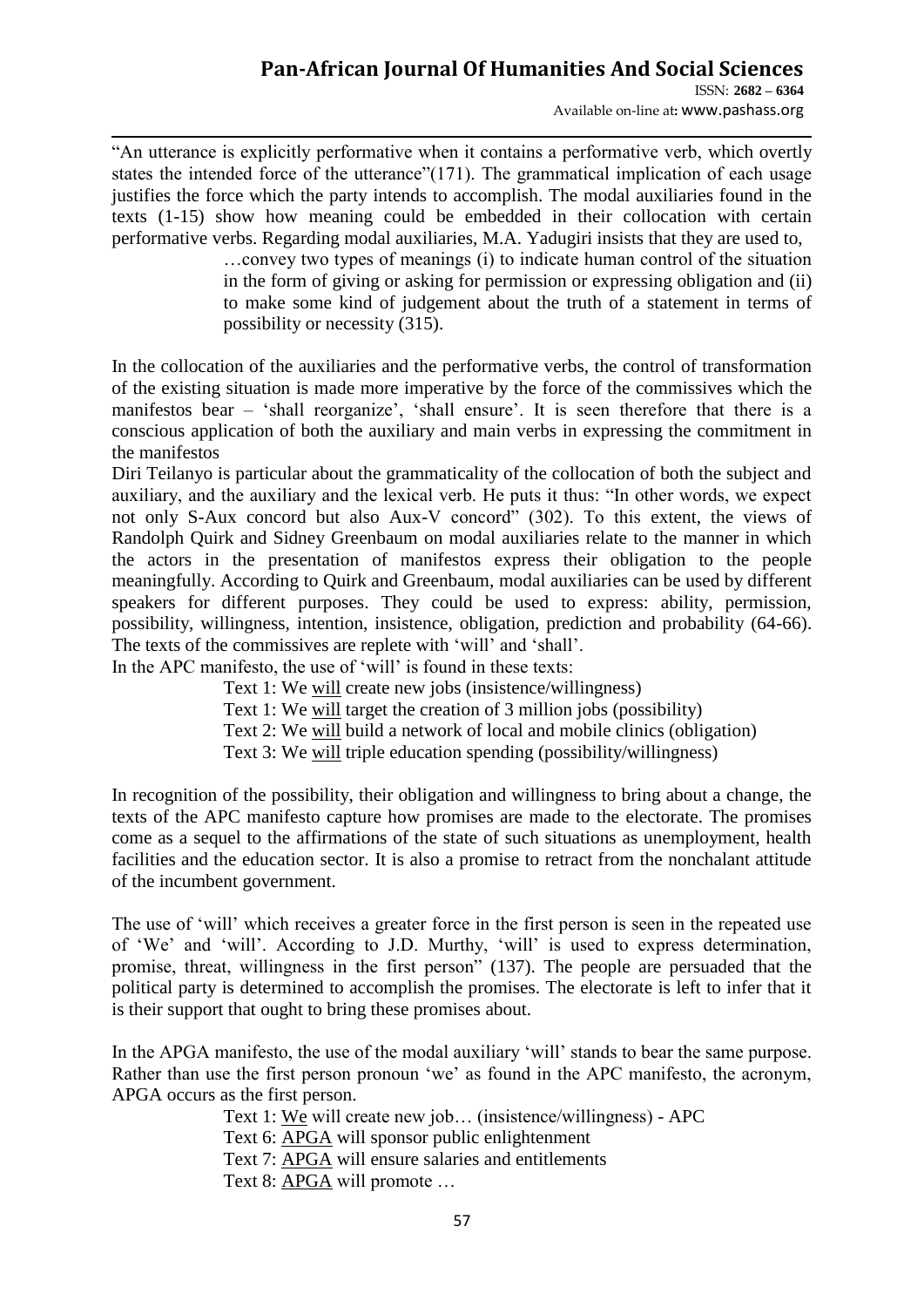Available on-line at**:** www.pashass.org

### Text 9: APGA will commercialize…

The choice of the name, APGA in place of the first person does not suppose the third person (referent), but a kind of reflexive actor. In this regard, the use of APGA intensifies the commitment. It is very much like "We, APGA will" accomplish our promise. It further certifies that the promises as they are listed are coming from a political party with a trusted name. In the repetition of this acronym APGA, a great measure of affectation is generated for each of the items of promise which the name emphasizes. Mudd and Sillars agree that: "if communication is affective it should therefore be considered at least to some degree to be persuasive" (345).

In the texts of the PDP manifesto presented, there is a prominent use of the modal auxiliary "shall". However, because it is used with the third person actor, its persuasive force is also fortified.

> Text 11: PDP in government shall reorganize the NYSC scheme to embrace all graduates… Text 12: PDP government shall facilitate the access to cheaper and better agricultural inputs… Text 14: PDP in government shall ensure that all Nigerians, particularly the young and aged should have access to free medical services…

The fact that "shall" is used in the second and the third person to express a command, a promise, or a threat justifies its appropriateness in the context of what the other political parties intend to achieve with 'will'. Therefore, the use of 'shall' achieves the dual function of stating the commitment of the promise and implying the responsibility of the promisee (the people) in equipping the promise to be able to accomplish the promise. The use of "PDP in government" in this context implies, PDP given the authority or PDP empowered by the votes of the electorate or PDP with your mandate. Quirk and Greenbaum assert that the conscious use of shall indicates "willingness on the part of the speaker in 2nd and 3rd persons" (66).

It is in repeating the actor 'PDP in government', and the modal 'shall' that the promise is intensified in persuading the people. It is logical to state that the commissive speech acts bear perlocutionary force. The adoption of "shall" and "will" in persuasive utterances not only makes expressions clear but more importantly forceful. Therefore, the use of "shall" and "will" in texts 1-15 communicates the promises and how obligatory they are to the promiser.

The key patterns of the commissive speech acts in the three political party manifestos are found in the use of the performative verbs and the modal auxiliaries "shall" and "will". The use of repetition generates its own perlocutionary force. The frequency of the performative verb "ensure" relates to the commitment of the promise. Each of these modals "shall" and "will" was made to recur in the manifestos as the presenters deem them suitable to the intended force of each persuasive intention.

#### **Conclusion**

This paper has examined the force of verbs as commissive speech acts and how the benefits of persuasion are employed in the political party manifestos adopted for this study. Drawing from the strategies in the language of these manifestos, the paper has discovered how the adoption of lexical and auxiliary verbs as well as their patterning are employed to mobilize, motivate, impress and convince the people to align with political strategies. Just as Cruisus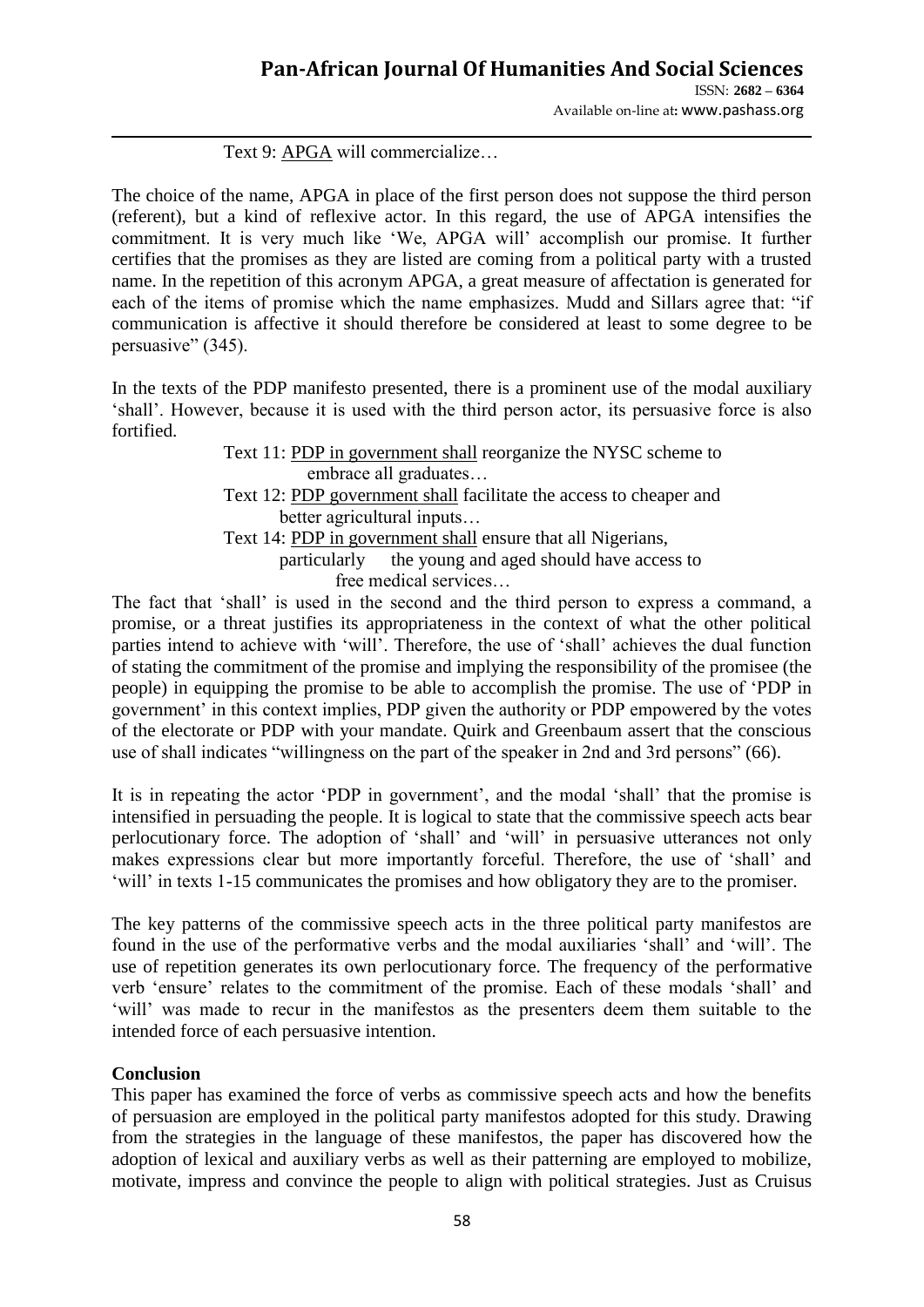and Channel observe, "persuasion attempts to influence not just thinking but also behavior. It motivates"(17). It is in this regard that this paper justifies how the commissive speech acts perform these persuasive objectives.

It has been observed in the analysis that the choice of modal auxiliaries "shall" and "will" have been carefully made to agree with the subject which gives it the force it requires in persuading the people. These subjects include: PDP in government, PDP government, The new APC government, APC and APGA. While these appear to be in the third person, they are made to agree with the same modals, 'will' as it is with the first person plural 'we'. In each presentation, the same force of commitment is realized.

In this light, it is valid to submit that this work has given an extensive justification that Searle"s identification with commissives as a prominent speech act provides sufficient tools in locating how the political party manifestos have been articulated to make a persuasive impact on the electorate. This has been achieved by not only locating how these manifestos align with each of the commissives, but also how forcefully the language could be appreciated in each instance of use.

#### **Works Cited**

- *All Progressives Grand Alliance Manifesto* [http://apgamanifestoonnline.blogspot](http://apgamanifestoonnline.blogspot/) .com, Web. 15 April, 2015.
- Austin, John Langshaw. *How to Do Things with Words*. 2nd ed. Massachusetts: Havard UP, 1975.
- Cooke, Maeve. *Language and Reason: A Study of Haberma's Pragmatics*. Cambridge: MIT Press, 1997. Timothy Crusius and Carolyn Channel
- Cuddon, J.A*. Dictionary of Literary Terms and Literary Theory.* London: Penguin Books, 2013.
- Eyisi, Joy. A Grammar of English: The Student"s Companion. Nimo-Nigeria: Rex Charles Publications, 2011.
- Georgakopoulou, Alexandria and Dionysius Goutsos. *Discourse Analysis: An Introduction*. Edingburgh: Edingburgh U P, 2001.
- Halliday, M. A. K. *Introduction to Functional Grammar*. London: Routledge 2014.
- Hornby, A.S. *Oxford Advanced Learner's Dictionary of Current English.* (International Student"s Edition) Oxford: Oxford UP, 2010.
- Hudson, R. A. *Sociolingiustics*. Cambridge: Cambridge UP, 2001.
- Johnstone, Barbara. *Discourse Analysis* Oxford: Blackwell Publishing, 2008.
- Murthy, J.D. *Contemporary English Grammar*. Lagos: Book Master, 2007.
- Niazi, Nozar and Rama Gautam. *How to Study Literature: Stylistic and Pragmatic Approaches*. New Delhi: PHI Learning Private, 2010.
- O"Grady,William, John Archibald and Francis Katamba. Contemporary Linguistics: An Introduction. Edingburgh: Pearson Education Limited, 2011.
- Ogunsiji, Ayo. and I.E Olaosun. "Pragmatic Acts in Court Rulings: A Case of the Nigerian Supreme Court"s Judgment on Obi Versus Uba" *Papers in English and Linguistics.* 10, (2009): 168-181.
- Olateju, Moji. *Discourse Analysis: Analysing Discourse in the ESL Classroom*. Lagos: Obafemi Awolowo UP, 2004.